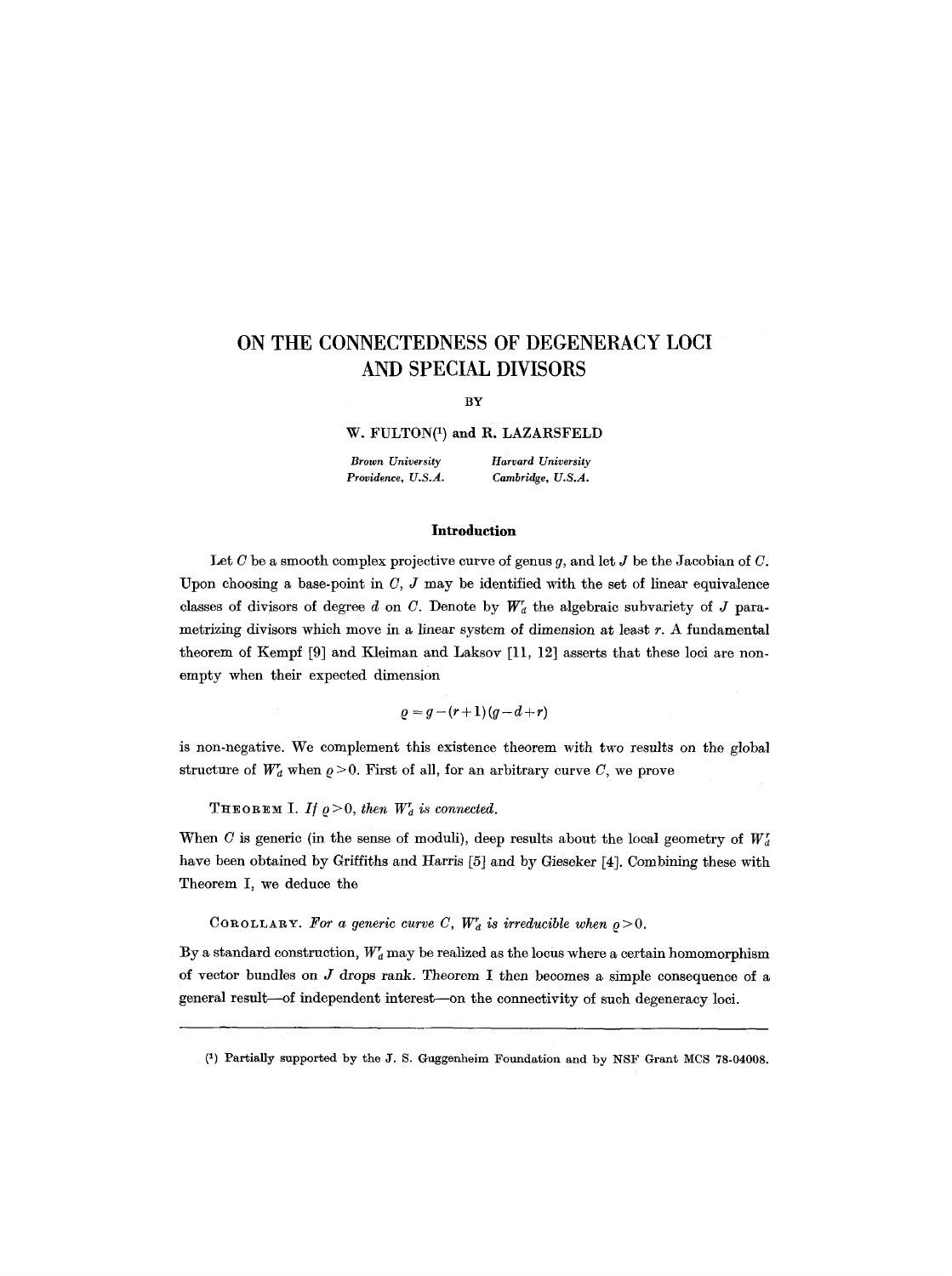let Specifically, let X be an irreducible complex projective variety of dimension *n,* and

$$
\sigma\colon E\to F
$$

be a homomorphism of vector bundles of ranks  $e$  and  $f$  on  $X$ . Put

$$
D_k(\sigma) = \{x \in X \mid \text{rank }\sigma(x) \leq k\}.
$$

If non-empty, the degeneracy locus  $D_k(\sigma)$  has codimension  $\leq (e-k)(f-k)$  in X. Under a suitable positivity hypothesis on the bundles in question, we prove that  $D_k(\sigma)$  is connected as soon as its expected dimension is positive:

THEOREM II. *Assume that the vector bundle*  $E^* \otimes F = \text{Hom}(E, F)$  is ample. Then:

(a)  $D_k(\sigma)$  *is non-empty when*  $n \ge (e-k)(f-k)$ ,

*and* 

(b)  $D_k(\sigma)$  *is connected when*  $n > (e-k)(f-k)$ .

It was suggested in  $[3, \S 10]$  that such a result should hold. Note that it is not assumed that  $D_k(\sigma)$  actually has the expected dimension.

The present paper is divided into two parts.  $\S 1$  is devoted to the proof of Theorem II, and to a simple consequence concerning the singularities of finite mappings to projective space. The application to loci of special divisors occupies § 2. Our construction of  $W_d^r$ follows the well-known approach of Grothendieck, Mattuck, Schwartzenberger, Kempf, Kleiman and Laksov. Since only an elementary part of their work is needed, we have included details for the convenience of the reader. We remark that statement (a) of Theorem II gives rise to a simple proof of the Kempf-Kleiman-Laksov existence theorem for special divisors, bypassing the Chern class computations of the original proofs. On the other hand, those calculations lead to a formula for the cohomology class of  $W_d^r$ , which is important in enumerative questions. We recommend Chapter 3 of the forthcoming book [1], whose notation we follow, for an account of results along these lines.

Finally, a word on the proof of Theorem II may prove helpful. The strategy is to reduce the problem to proving the vanishing of certain singular cohomology groups, and then to draw on Lefschetz-type theorems to establish these vanishings. Consider for example the special case when E is a trivial line bundle and  $k=0$ , so that  $D_0(\sigma) = Z(\sigma)$ , the zerolocus of the section  $\sigma$  of the ample vector bundle F. If F is a line bundle, then  $X-Z(\sigma)$  is affine; hence  $H^{i}(X - Z(\sigma)) = 0$  for  $i \geq d$ im  $X + 1$ , and this easily leads to a proof that  $Z(\sigma)$ is connected if dim  $X\geq 2$ . When  $f=rk$   $(F)$  > 1,  $\sigma$  determines a section  $\sigma^*$  of the line bundle  $O(1)$  on  $P(F^*)$ . Since  $P(F^*)-Z(\sigma^*)$  fibres over  $X-Z(\sigma)$  with fibres  $C^{f-1}$ , and since  $O(1)$  is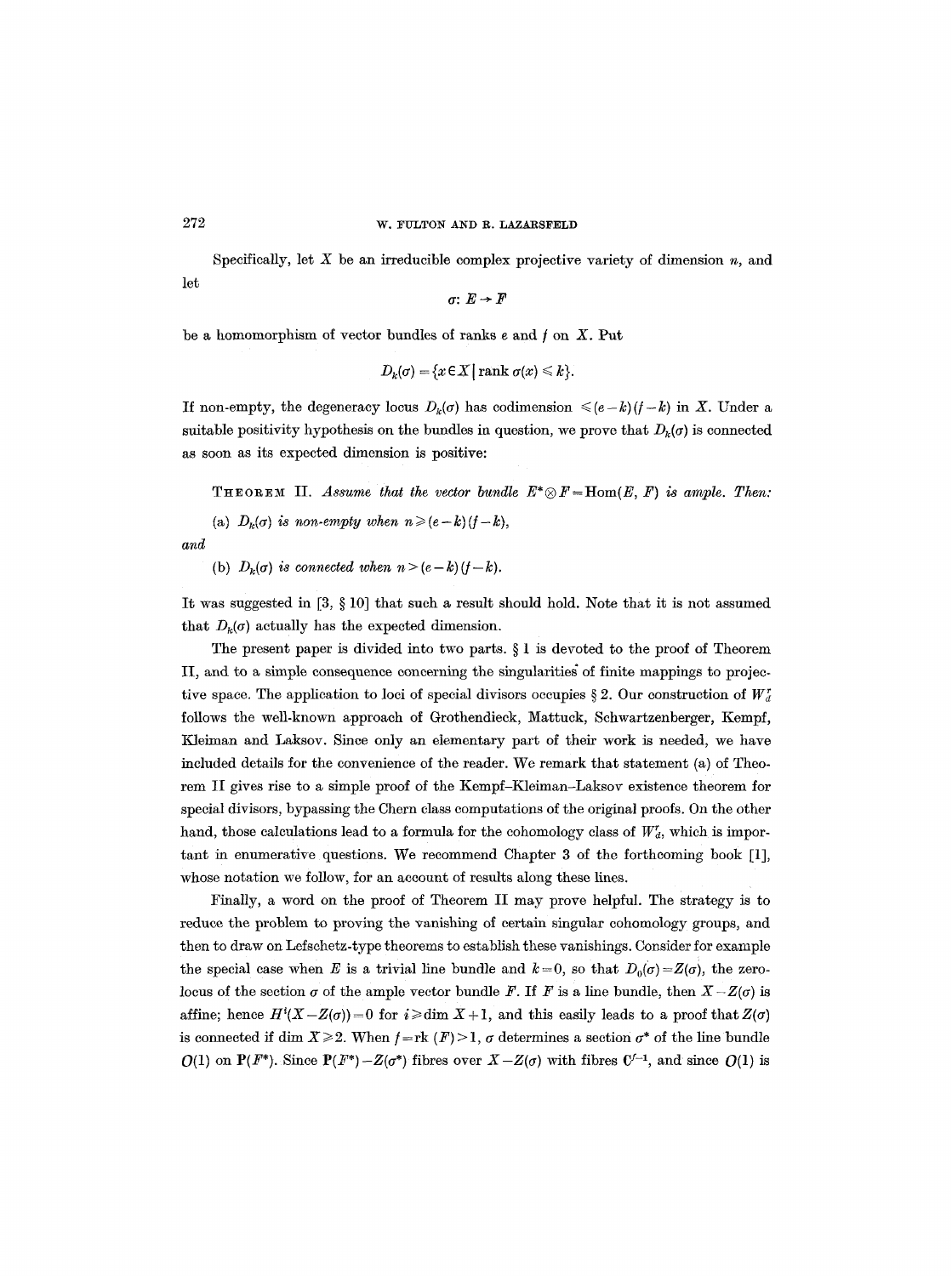ample on  $P(F^*)$  by the ampleness of F, one deduces that  $H^i(X-Z(\sigma))=0$  for  $i \geq d$  im  $X+f$ ; the connectedness of  $Z(\sigma)$  follows when dim  $X \ge f+1$ . This argument was used by Sommese [15], and an elaboration of this construction plays an important role in the proof of Theorem II.

*Acknowledgements.* We have benefitted from conversations with E. Arbarello, D. Eisenbud and K. Vilonen. We are particularly grateful to J. Harris for his suggestions regarding the application to special divisors.

## **w 1. Connectedness of degeneracy loci**

We start with some notation. If A is a vector bundle on a variety  $X, A(x)$  denotes the fibre of A at a point  $x \in X$ .  $P(A)$  is the projective bundle whose fibre over  $x \in X$  is the projective space of one-dimensional *subspaces* of  $A(x)$ . Finally, recall that by definition,  $A$  is *ample* if the line bundle  $O_P(1)$  on  $P(A^*)$  is ample [7].

This section is devoted to the proof of

THeOReM **1.1.**  *Let X be an irreducible complex projective variety o/ dimension n, and let* 

$$
\sigma\colon E\to F
$$

*be a homomorphism of vector bundles on X of ranks e and f. Assume that the vector bundle* 

$$
E^*{\mathord{\,\otimes }\,} F=\mathrm{Hom}(E,\,F)
$$

*is ample, and let* 

$$
D_k(\sigma) = \{x \in X \mid \text{rank }\sigma(x) \leq k\}.
$$

*Then:* 

(a) 
$$
D_k(\sigma)
$$
 is non-empty if  $n \ge (e-k)(f-k)$ ,

*and* 

(b)  $D_k(\sigma)$  *is connected when*  $n > (e-k)(f-k)$ .

*Proof.* To begin with, note that it suffices to prove the theorem for normal varieties. For if  $v: \tilde{X} \to X$  is the normalization of X, then  $v$  gives rise to a homomorphism  $\tilde{\sigma}: v^*(E) \to$  $v^*(F)$  of vector bundles on X, and  $D_k(\tilde{\sigma})$  surjects onto  $D_k(\sigma)$ . Moreover  $v^*(E^*)\otimes v^*(F)$  is the pull-back of an ample vector bundle under a finite morphism, and hence is ample. Thus, we may assume that X is normal. Furthermore, replacing  $\sigma$  if necessary by its transpose, we may suppose that  $f \geqslant e$ .

Put  $k'=e-k$ , and let

$$
\pi\colon \mathbb{G}=G_{k'}(E)\to X
$$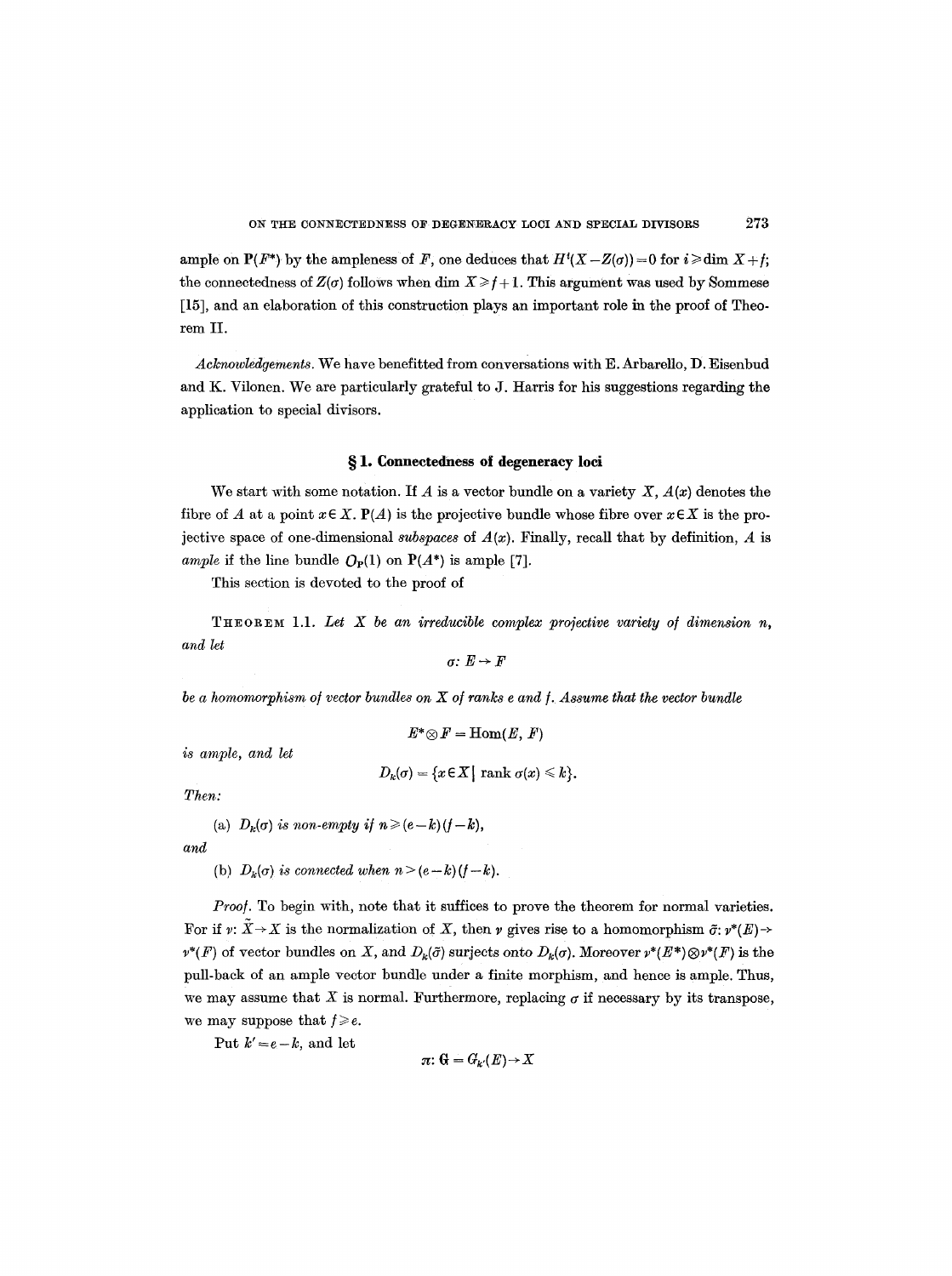be the Grassmannian bundle of  $k'$ -planes in E. Denote by S the rank  $k'$  tautological subbundle of  $\pi^*E$  on G. Then there is a natural homomorphism

$$
\tau\colon S\!\to\!\pi^*F,
$$

defined as the composition  $S \hookrightarrow \pi^*E \stackrel{\pi^*\sigma}{\longrightarrow} \pi^*F$ . Thus  $\tau$  takes a k'-plane in  $E(x)$  to its image under  $\sigma(x)$ . Let

$$
Y\subseteq G
$$

denote the zero-locus of  $\tau$  (i.e. the zero-set of the corresponding section of  $S^*\otimes \pi^*F$ ). Then Y surjects onto  $D_k(\sigma)$ , so it is enough to show that Y is non-empty and connected in the appropriate range of dimensions. To this end, we will study the cohomology of  $G-Y$ . Specifically, letting  $r = n + k(e - k) = \dim G$ , we will prove

PROPOSITION 1.2. *If*  $i \geq r + k'f = n + (f + k)(e - k)$ , then

$$
H^i(\mathbf{G} - Y; \mathbf{Z}) = 0.
$$

Observe that the proposition indeed implies the theorem. For if  $n \ge (e-k)(f-k)$ , then

$$
r = n + k(e - k) \geqslant (e - k)f,
$$

and so  $H^{2r}(\mathbb{G}-Y;\mathbb{Z})=0$ . In particular,  $\mathbb{G}-Y$  is not compact. Therefore Y, and hence also  $D_k(\sigma)$ , must be non-empty. Similarly, if  $n > (e-k)(f-k)$ , then the proposition implies that  $H_{2r-1}(G-Y; Q)=0$ . Since X—and thus G—is normal, the following lemma yields the vanishing of  $H^1(G, Y; Q)$ , and hence the connectivity of Y.

**LEMMA** 1.3. Let G be a normal projective variety of dimension r, and let  $Y \subseteq G$  be a *closed algebraic subset. Then there is an injection* 

$$
H^1(G, Y; \mathbf{Q}) \hookrightarrow H_{2r-1}(G - Y; \mathbf{Q}).
$$

*Proof.* This follows from the exact sequence of low degree terms of the Zeeman spectral sequence (cf.  $[13]$ ).  $Q.E.D.$ 

Lemma 1.3 was pointed out to us by K. Vilonen. When  $X$  is smooth, one can use Lefschetz duality on G in place of Lemma 1.3.

The proof of Proposition 1.2 depends on a simple construction, which we now describe. Consider a homomorphism

$$
h\colon A\to B
$$

of vector bundles of ranks a and b on a variety W. Let  $Y \subseteq W$  be the zero-locus of h, h being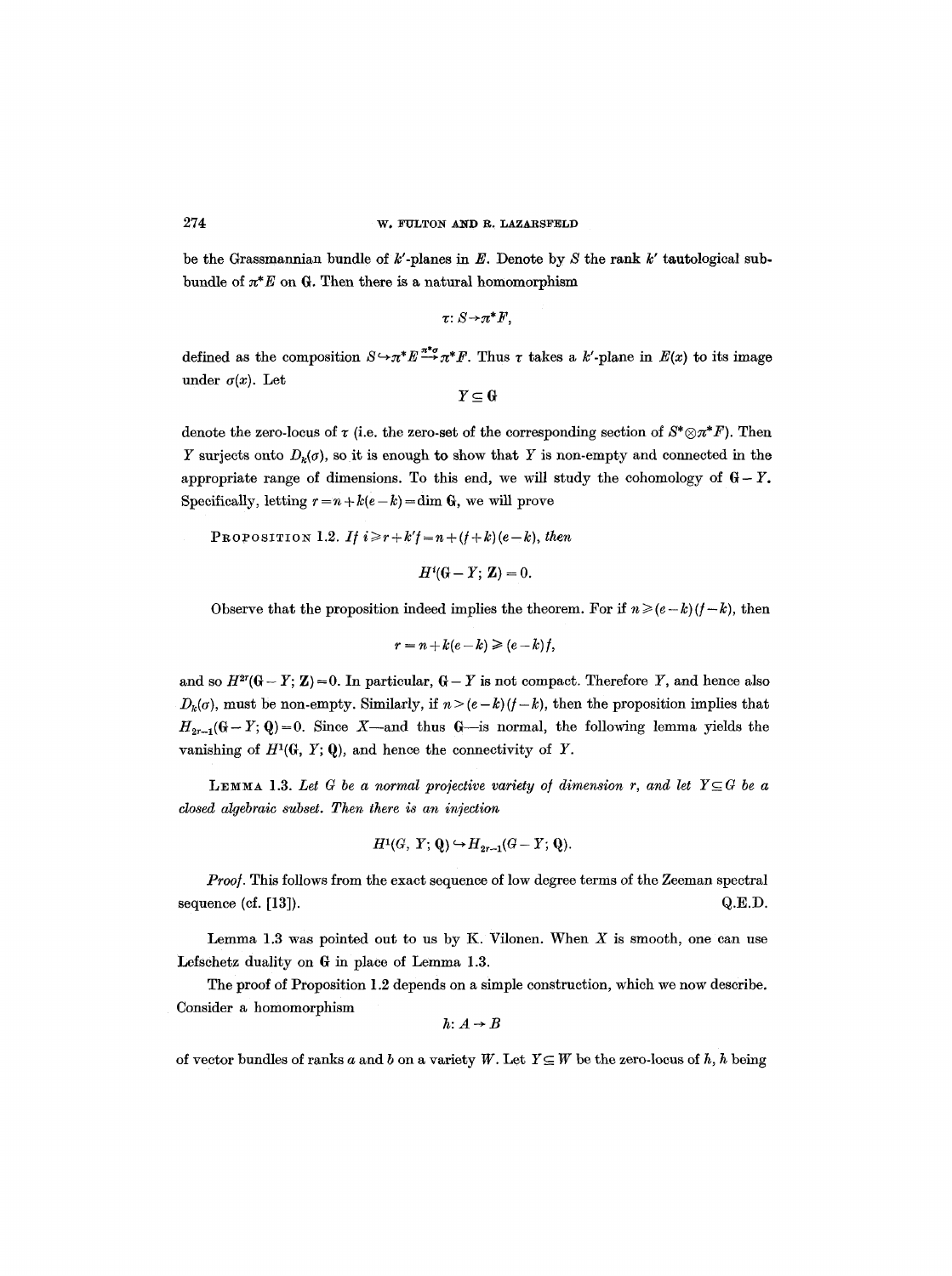considered as a section of the vector bundle  $A^* \otimes B = \text{Hom}(A, B)$ . Now on the projective bundle  $p: \mathbf{P} = \mathbf{P}(\text{Hom}(B, A)) \rightarrow W$ , there is a "tautological" map

$$
p^*B \to p^*A \otimes O_{\mathbf{P}}(1).
$$

Composing this with  $p^*h: p^*A \to p^*B$ , one obtains a homomorphism  $h^*: p^*A \to p^*A \otimes O_{\mathbb{P}}(1)$ . The trace of  $h^*$  then defines a section

tr 
$$
(h^*) \in \Gamma(\mathbf{P}, O_{\mathbf{P}}(1)).
$$

Denote by  $Y^* \subseteq P$  the zero-locus of tr  $(h^*)$ . Concretely, one may think of a point in  $P(Hom(B, A))$  as a homomorphism  $\varphi: B(x) \rightarrow A(x)$  (defined modulo scalars), where  $x = p(\varphi) \in W$ , and then

$$
Y^* = \{ \varphi \in \mathbf{P}(\mathrm{Hom}(B, A)) \mid \mathrm{tr} \; (\varphi \circ h(p(\varphi)) = 0 \}.
$$

The point to observe is that the projection  $p$  gives rise to a map

$$
P - Y^* \to W - Y
$$

which is locally trivial, with fibres  $C^{ab-1}$ . In particular,

$$
H^*(W-Y) \stackrel{\sim}{\rightarrow} H^*(P-Y^*)
$$
\n(1.4)

is an isomorphism. (Compare [15].)

*Proof of Proposition* 1.2. We first apply the construction just described to the homomorphism  $\tau: S \rightarrow \pi^*F$  on G. Thus we consider the projective bundle

$$
p\colon P = P(\mathrm{Hom}(\pi^*F, S)) \to G,
$$

and the section tr  $(\tau^*) \in \Gamma(\mathbf{P}, \mathbf{O}_{\mathbf{P}}(1))$ . Let  $Y^* \subseteq \mathbf{P}$  denote the zero locus of tr  $(\tau^*)$ , and set

$$
V^*=\mathbf{P}-Y^*.
$$

In view of (1.4), the proposition is equivalent to

$$
H^{i}(V^*; \mathbf{Z}) = 0 \quad \text{for } i \geqslant \dim V^* + 1. \tag{1.5}
$$

On the other hand, consider the projective bundle  $q: \mathbf{P}' = \mathbf{P}(\text{Hom}(F, E)) \to X$  over X. Then there is a natural map g:  $\mathbf{P} \rightarrow \mathbf{P}'$ , which has the following concrete description. We may think of a point in P as a homomorphism  $\varphi$ :  $F(x) \rightarrow S(x)$  (mod scalars), where  $x = \pi \circ p(\varphi) \in X$ ,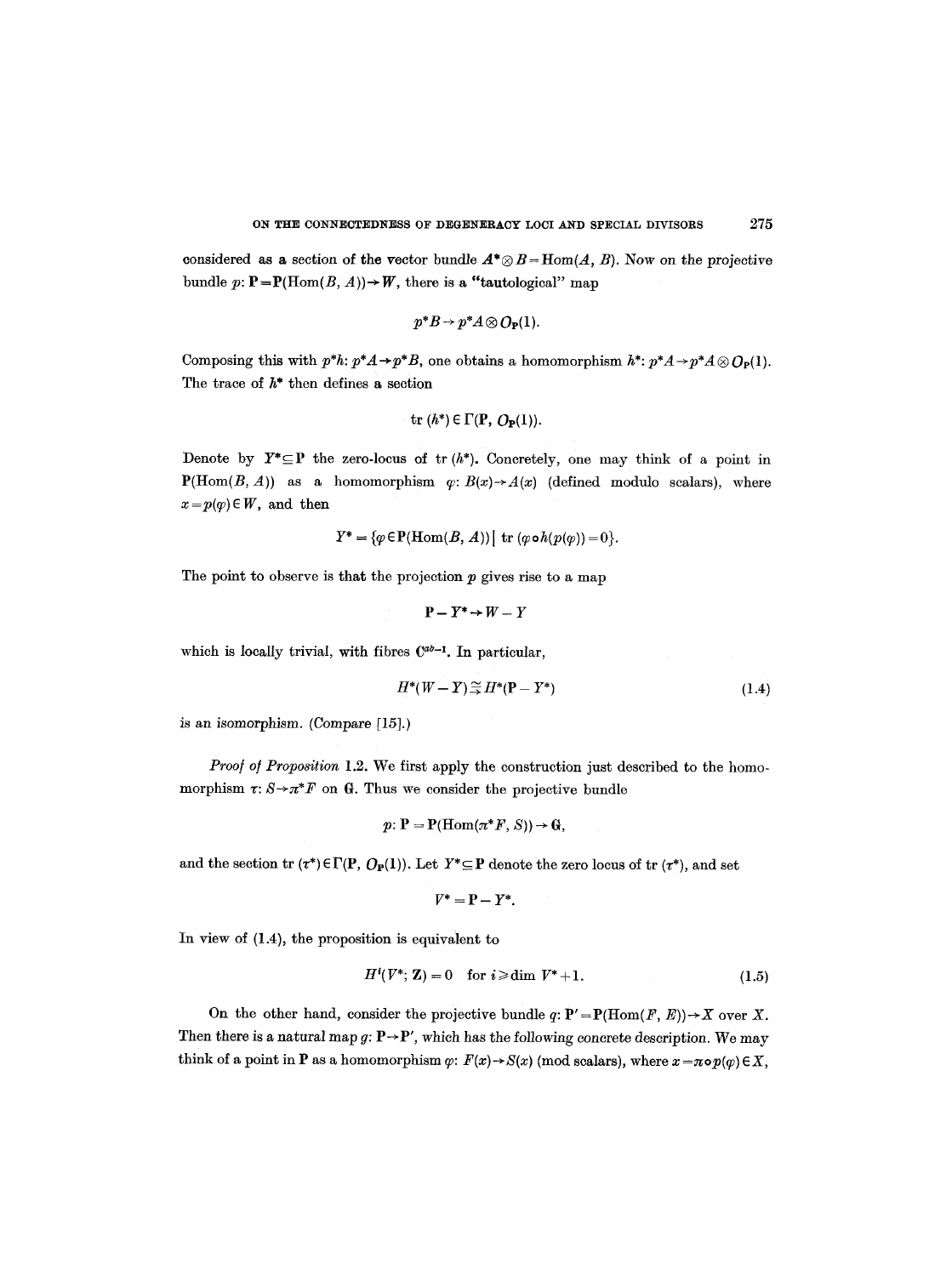and  $S(x) \subseteq E(x)$  is a subspace of dimension k'. Then  $g(p) \in \mathbf{P}'$  is represented by the composition  $F(x) \to S(x) \to E(x)$ . Let  $Z^* \subseteq P'$  denote the divisor of the section tr  $(\sigma^*) \in \Gamma(P', \mathcal{O}_{P'}(1))$ arising from  $\sigma: E \to F$ . Then  $q^{-1}(Z^*) = Y^*$ , and so g restricts to a proper morphism

$$
h\colon\, V^* = {\bf P} - Y^* \to {\bf P}' - Z^* = U^*,
$$

where  $U^*$  denotes the complement of  $Z^*$  in P'. But since  $\text{Hom}(E, F)$  is an ample vector bundle on X, the line bundle  $O_P(1)$  is ample on  $P' = P(\text{Hom}(E, F)^*)$ . Thus  $U^*$  is an affine *variety.* The strategy now is to use the Leray spectral sequence for  $h$  to deduce  $(1.5)$  from a theorem on the vanishing of the cohomology of an affine variety.

To this end, we analyze the fibres of h. For  $0 \leq l \leq k'-1$ , define a subvariety  $P'_l \subseteq P'$  by

$$
\mathbf{P}'_l = \{ \varphi \in \mathbf{P}(\mathrm{Hom}(F, E)) \mid \mathrm{rank} \varphi \leq k'-l \},\
$$

and let

$$
U_l^* = U^* \cap P_l'.
$$

Then each  $U_l^*$  is an affine variety, with  $U_{l+1}^* \subseteq U_l^*$ , and

$$
\mathrm{codim}_{U_0^*} U_l^* = 2kl + l^2 + (f - e)l. (1)
$$

If  $\varphi' \in \mathbf{P}'$  is represented by a homomorphism  $\varphi' : F(x) \to E(x)$  ( $x = q(\varphi') \in X$ ), and if  $\varphi \in \mathbf{P}$  is represented by  $\varphi$ :  $F(x) \rightarrow S(x)$ , where  $S(x)$  is a k'-plane in  $E(x)$ , then  $\varphi \in h^{-1}(\varphi')$  if and only if  $\varphi'$  coincides (mod scalars) with the composition  $F(x) \rightarrow S(x) \rightarrow E(x)$ . Hence h maps  $V^*$ birationally onto  $U_0^*$ . Moreover the fibre of h over a point  $\varphi' \in U_I^* - U_{I+1}^*$  is a Grassmannian  $G(l, l+k)$ , and so has dimension *lk*. Since eodim<sub>ut</sub>,  $U_l^* \geq 2lk$ , the following lemma applies to the map h:  $V^* \rightarrow U_0^*$  to yield (1.5).

LEMMA 1.6. Let  $f: X \rightarrow Y$  be a proper surjective morphism of irreducible varieties, with *Y* affine. Assume that for each  $d \geq 0$  the set

$$
Y_d = \{y \in Y \mid \dim f^{-1}(y) \geq d\}
$$

*has codimension*  $\geq 2d$  *in Y (so that in particular f is generically finite). Then* 

$$
H^{i}(X, Z) = 0 \quad \text{for } i \geq \dim X + 1.
$$

*Proo/.* Consider the Leray spectral sequence

$$
E_2^{p,q} = H^p(Y, R^q \mathbf{Z}) \Rightarrow H^{p+q}(X, \mathbf{Z})
$$

<sup>(1)</sup> Recall that we are assuming that  $j \geq e$ .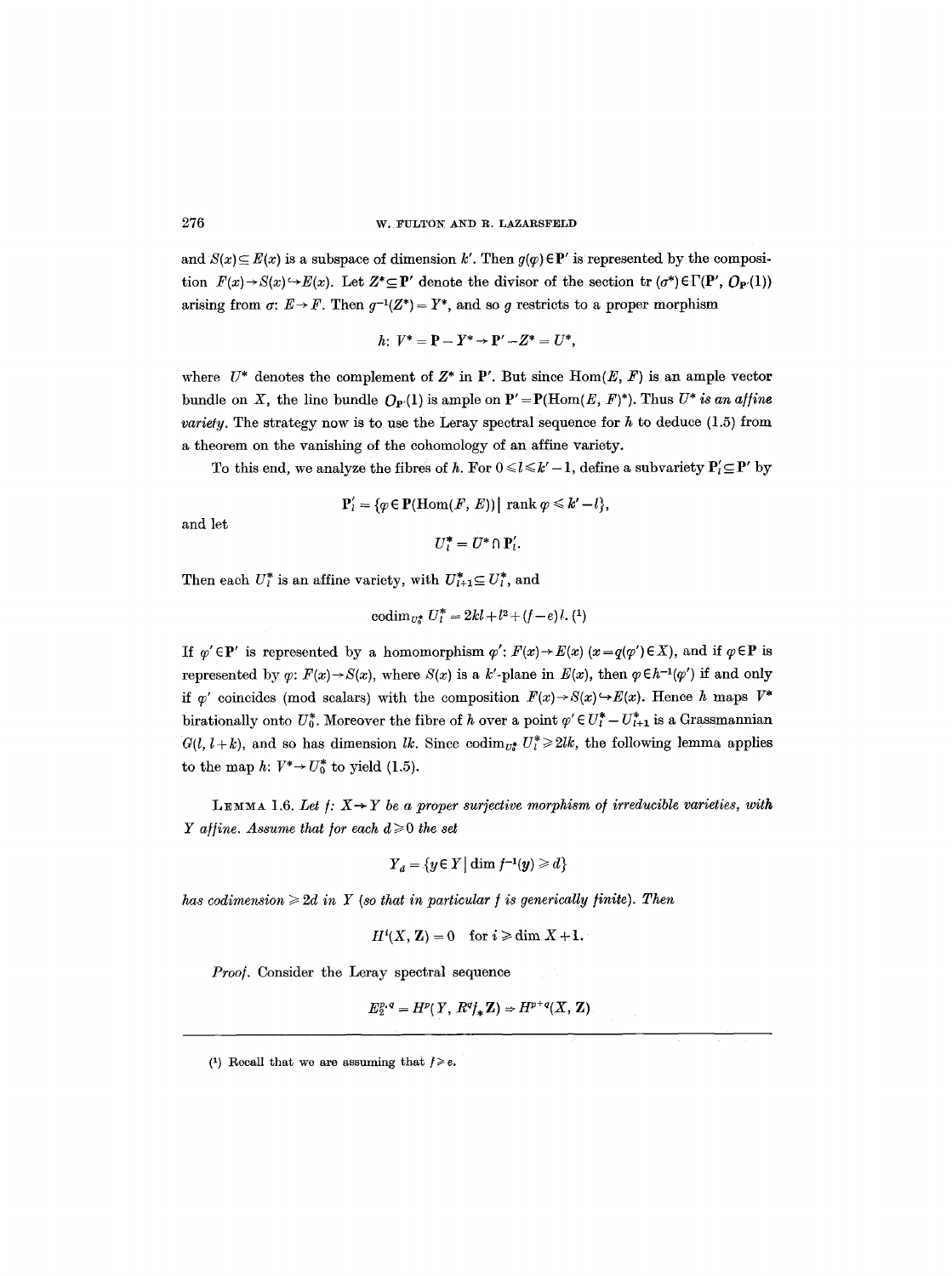计算 医多叶

for  $f$ . Since  $f$  is proper, the sheaves

$$
R^{2d-1}f_*\mathbf{Z}, R^{2d}f_*\mathbf{Z}
$$

are supported on  $Y<sub>d</sub>$ . But these are constructible sheaves on the affine variety  $Y<sub>d</sub>$ , and so their cohomology vanishes in degrees above the dimension of  $Y_d$  (cf. Artin [2, Exp. XIV,  $\S 2, \S 3$ , [16]):

$$
H^p(Y, R^{2d-1}f_*\mathbf{Z}) = H^p(Y, R^{2d}f_*\mathbf{Z}) = 0 \text{ for } p \geq d \text{im } Y_d + 1.
$$

Since dim  $Y_d + 2d \leq d$ im  $Y = \dim X$ , one thus has  $E_2^{p,q} = 0$  for  $p+q \geq d$ im  $X+1$ , and the lemma follows. Q.E.D.

This completes the proof of Theorem 1.1.

*Remark 1.7.* At least if  $X$  is non-singular, the same proof works in characteristic  $p$ using étale cohomology in place of singular cohomology. In the part of the argument preceding Lemma 1.3,  $H_c^1(G-Y)$  is used in place of  $H^1(G, Y)$ , and Poincaré duality between  $H_c^1(\mathbb{G}-Y)$  and  $H^{2r-1}(\mathbb{G}-Y)$  replaces Lemma 1.3 (cf. Deligne [2, Exp. XVIII]).

*Remark 1.8.* The locus  $D_k(\sigma)$  has a natural scheme structure, given locally by the vanishing of the  $(k+1) \times (k+1)$  minors of  $\sigma$ . If X is non-singular, and  $D_k(\sigma)$  has the expected codimension  $(e-k)(f-k)$ , then  $D_k(\sigma)$  is a Cohen-Macaulay scheme [10]. If, in addition,  $D_k(\sigma)$  is non-singular in codimension one--for example, if  $D_{k-1}(\sigma)$  is the singular locus of  $D_k(\sigma)$ —then the connectivity of  $D_k(\sigma)$  is equivalent to the *irreducibility* of  $D_k(\sigma)$ . Indeed, if S is the singular locus of  $D_k(\sigma)$ , and  $D_k(\sigma)$  is connected, and if the local ring of  $D_k(\sigma)$  has depth at least two at every point of  $S$ , then a theorem of Hartshorne's  $[6]$  asserts that  $D_k(\sigma) - S$  is connected.

*Remark 1.9.* One expects a connectedness theorem such as Theorem 1.1 to extend to a Lefschetz-type result on the vanishing of higher relative homology or homotopy groups (cf.  $[3, §9]$ ). If X is non-singular, Proposition 1.2 and duality give (with notation as before)

$$
H_i(\mathbf{G}, Y; \mathbf{Z}) = 0 \quad \text{for } i \leq n - (e - k)(f - k). \tag{*}
$$

The corresponding groups  $H^{i}(X, D_{k}(\sigma))$  need not vanish, however. For example, the Segre variety  $P^n \times P^1$  in  $X = P^{2n+1}$  is the degeneracy locus  $D_1(\sigma)$ , where  $\sigma$  is a  $2 \times (n+1)$ matrix of linear forms, but  $H_3(X, D_1(\sigma))=0$ , even for large n. Nonetheless there is a partial result, namely that the canonical map

$$
H_i(D_k(\sigma); \mathbf{Z}) \to H_i(X; \mathbf{Z})
$$

a geri kalend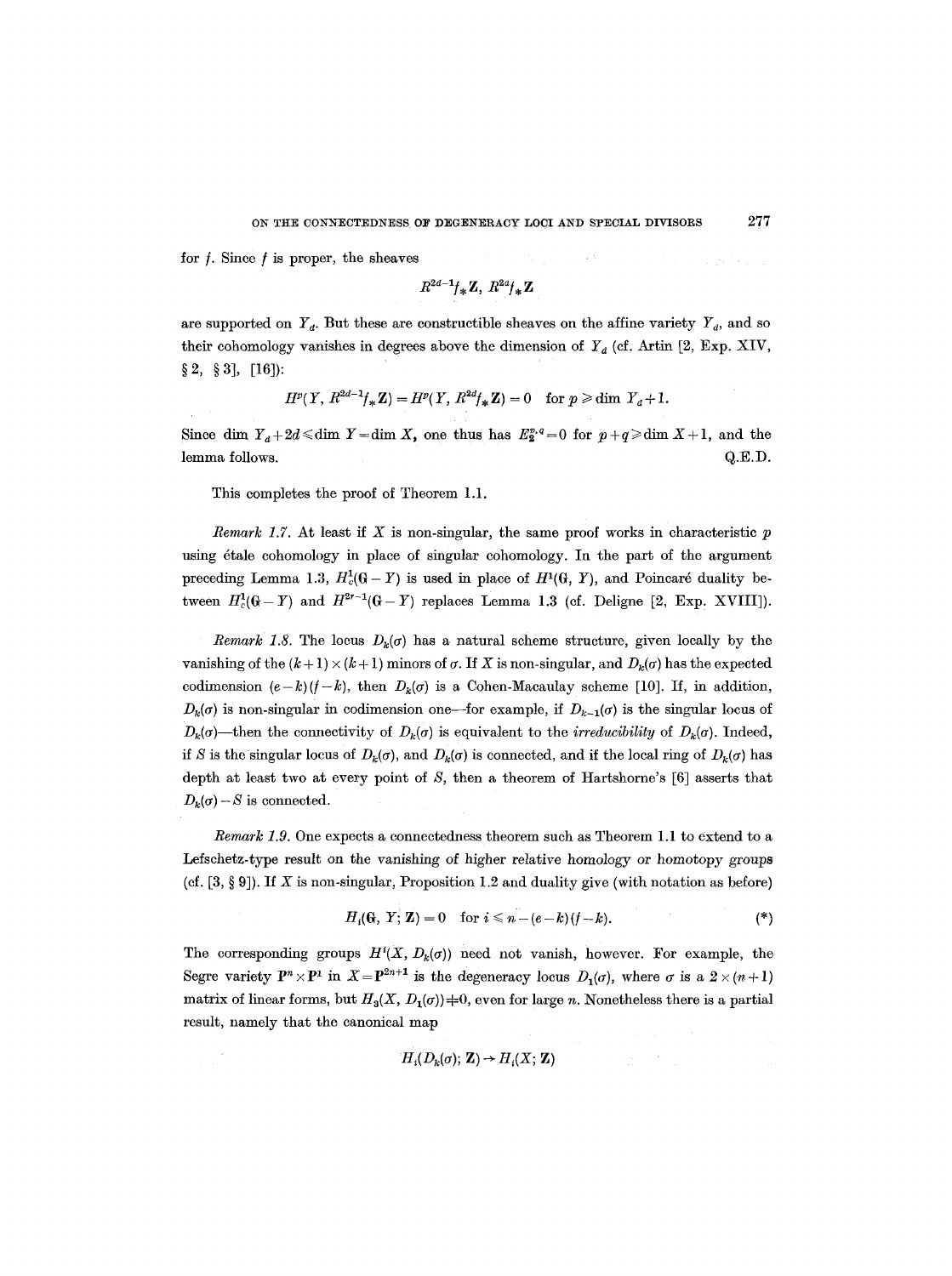is *surjective* for  $i \leq n-(e-k)(f-k)$ . This follows from (\*) and the observation that in the diagram

$$
H_i(Y; \mathbf{Z}) \longrightarrow H_i(G; \mathbf{Z})
$$
  
\n
$$
H_i(D_k(\sigma); \mathbf{Z}) \longrightarrow H_i(\mathbf{X}; \mathbf{Z}),
$$

the right-hand vertical map is always surjective.

We close this section with a simple application of Theorem 1.1. Given a morphism  $f: X^n \to Y^m$  of non-singular varieties, with  $m \ge n$ , let  $df_x$  denote the induced map of tangent spaces at  $x \in X$ . Set

$$
S_i(f) = \{x \in X \mid \text{rank } df_x \leq n - i\}.
$$

Theorem 1.1 may be applied to the vector bundle homomorphism

$$
df: T_X \to f^*T_Y.
$$

If  $\Omega^1_X \otimes f^* T_Y$  is ample, then  $S_i(f)$  will be non-empty if  $i(m-n+i) \leq n$ , and connected if  $i(m-n+i) < n$ . These hypotheses are satisfied, for example, if  $Y = P^m$ , if  $\Omega^1_X$  is generated by its global sections, and if  $f: X \to \mathbb{P}^m$  is *any* finite morphism. The following result applies to more general varieties  $X$ .

PROPOSITION 1.10. *Let L be a very ample line bundle on a smooth n-dimensional variety X. Let*  $f: X \rightarrow P^m$  *be the morphism defined by a base-point free linear system in* [ $L^{\otimes k}$ ], *for some k*  $\geq$  2. Then  $S_i(f)$  is non-empty if  $i(m-n+i) \leq n$ , and connected if  $i(m-n+i) \leq n$ .

*Proof.* Let  $X \rightarrow \mathbf{P}^N$  be the embedding defined by *L*, so that *f*:  $X \rightarrow \mathbf{P}^m$  is given by homogeneous forms  $F_0$ , ...,  $F_m$  of degree k in the coordinates  $X_0$ , ...,  $X_N$  of  $\mathbf{P}^N$ . Consider the Euler sequence

$$
0 \to O_{\mathbf{P}^N} \to O_{\mathbf{P}^N}(1)^{\oplus (N+1)} \to T_{\mathbf{P}^N} \to 0.
$$

Define E to be the kernel of the composition  $L^{\oplus (N+1)} \to T_{\mathbf{P}^N} | X \to N_{X|\mathbf{P}^N}$ , and let  $F = (L^{\otimes k})^{\oplus (m+1)}$ . The Jacobian matrix  $(\partial F_i/\partial X_j)$  determines a morphism  $J: E \to F$  so that the diagram



commutes. Then  $S_i(f) = D_{n+1-i}(J)$ , and  $E^* \otimes F$  is ample, since it is a quotient of a direct sum of copies of the ample line bundle  $L^* \otimes L^{\otimes k} = L^{\otimes (k-1)}$ . Q.E.D.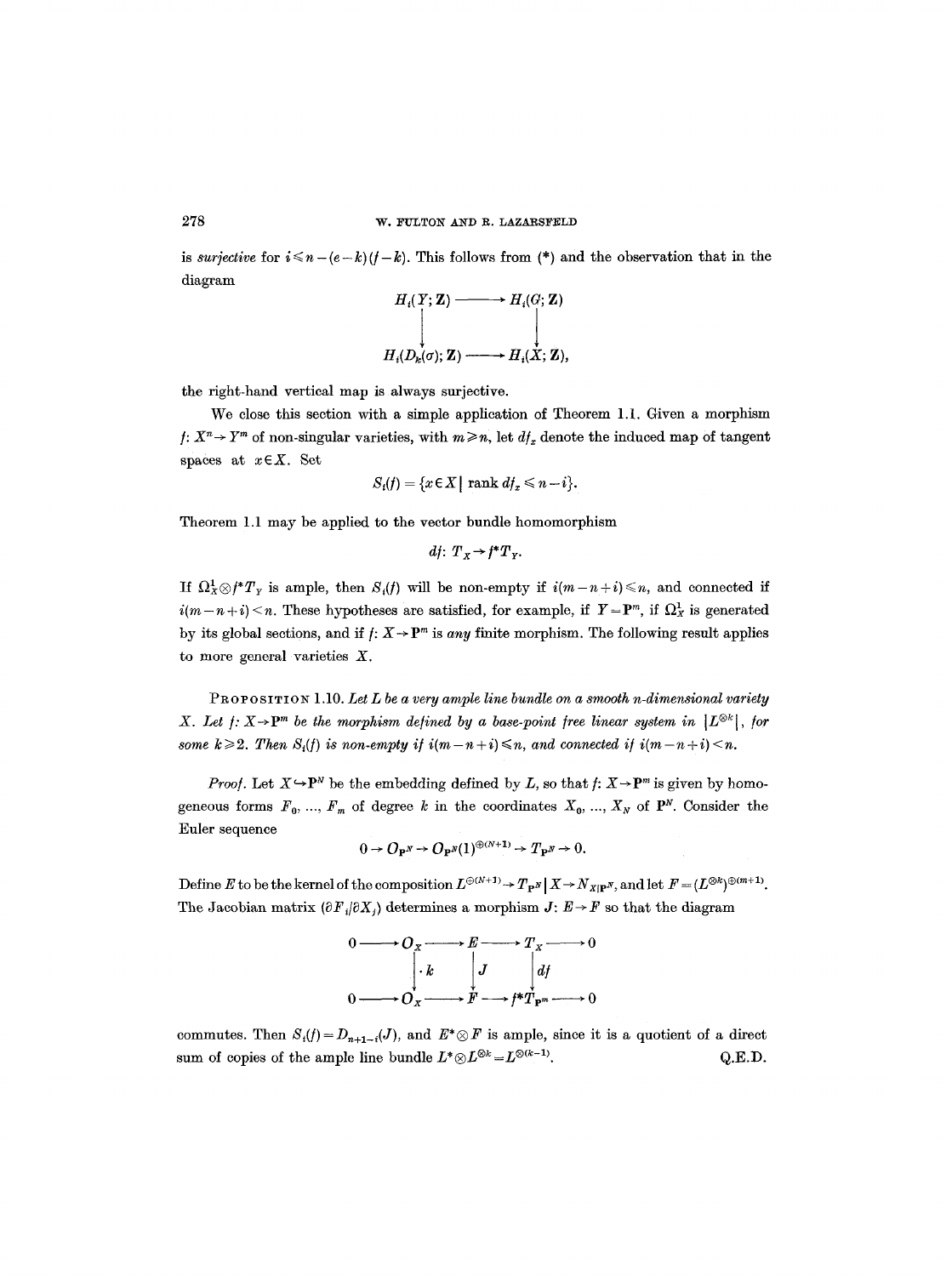### **w 2. Application to special divisors**

Let C be a non-singular complex projective curve of genus g, let  $J=\text{Pic}^0(C)$  be the Jacobian of C, and fix once and for all a base-point  $P_0 \in C$ . Given  $x \in J$ , denote by  $L_x$  the corresponding line bundle of degree zero on C, and set

$$
W_d^r = \{x \in J \mid h^0(C, L_x \otimes \mathcal{O}_C(dP_0)) \geq r+1\}.
$$

Thus  $W_d$  parametrizes classes of divisors of degree d which move in a linear system of (projective) dimension at least  $r$ . By a well-known construction which we review below, if  $m\geq 0$  is a sufficiently large integer, then evaluation at t distinct points  $P_1, ..., P_t$  yields a map

$$
H^0(C, L_x \otimes O_C(mP_0)) \to \bigoplus_{i=1}^t C(P_i)
$$

which globalizes to a homomorphism of vector bundles

$$
\sigma_t: E_m \to F_t \tag{2.1}
$$

on J, of ranks  $m+1-g$  and t respectively. Noting that

$$
\ker \sigma(x) = H^0(C, L_x \otimes O_C(mP_0 - \sum P_i)),
$$

and taking  $t=m-d$ , one sees that  $W_a^r \cong D_k(\sigma_{m-d})$ , where  $k=m-g-r$ . In particular, the expected dimension of  $W_a^r$  is given by the Brill-Noether number

$$
\varrho = g - (r+1)(g-d+r).
$$

For our purposes, the basic fact is

LEMMA 2.2. For any  $m \geq 2g$  and  $t \geq 1$ ,  $E_m^* \otimes F_t$  is an ample vector bundle on J.

Grant the lemma for the moment. Then Theorem 1.1 (a) yields the result of Kempf [9] and Kleiman-Laksov [11, 12] that  $W_a^r$  is non-empty when  $\rho \geq 0$ , while Theorem 1.1(b) implies

THEOREM 2.3.  $W_d^r$  is connected if  $\rho > 0$ .

Furthermore, by Remark 1.9, *the homomorphisms* 

$$
H_i(W_a^r;\mathbf{Z}) \to H_i(J;\mathbf{Z})
$$

*induced by inclusion are surjective for*  $i \leq \rho$ *.* 

On special curves, the loci  $W_d^r$  may well be reducible even when the Brill-Noether number  $\varrho$  is positive. For example if C is trigonal and non-hyperelliptic, of genus 5, then  $W_1^1$  has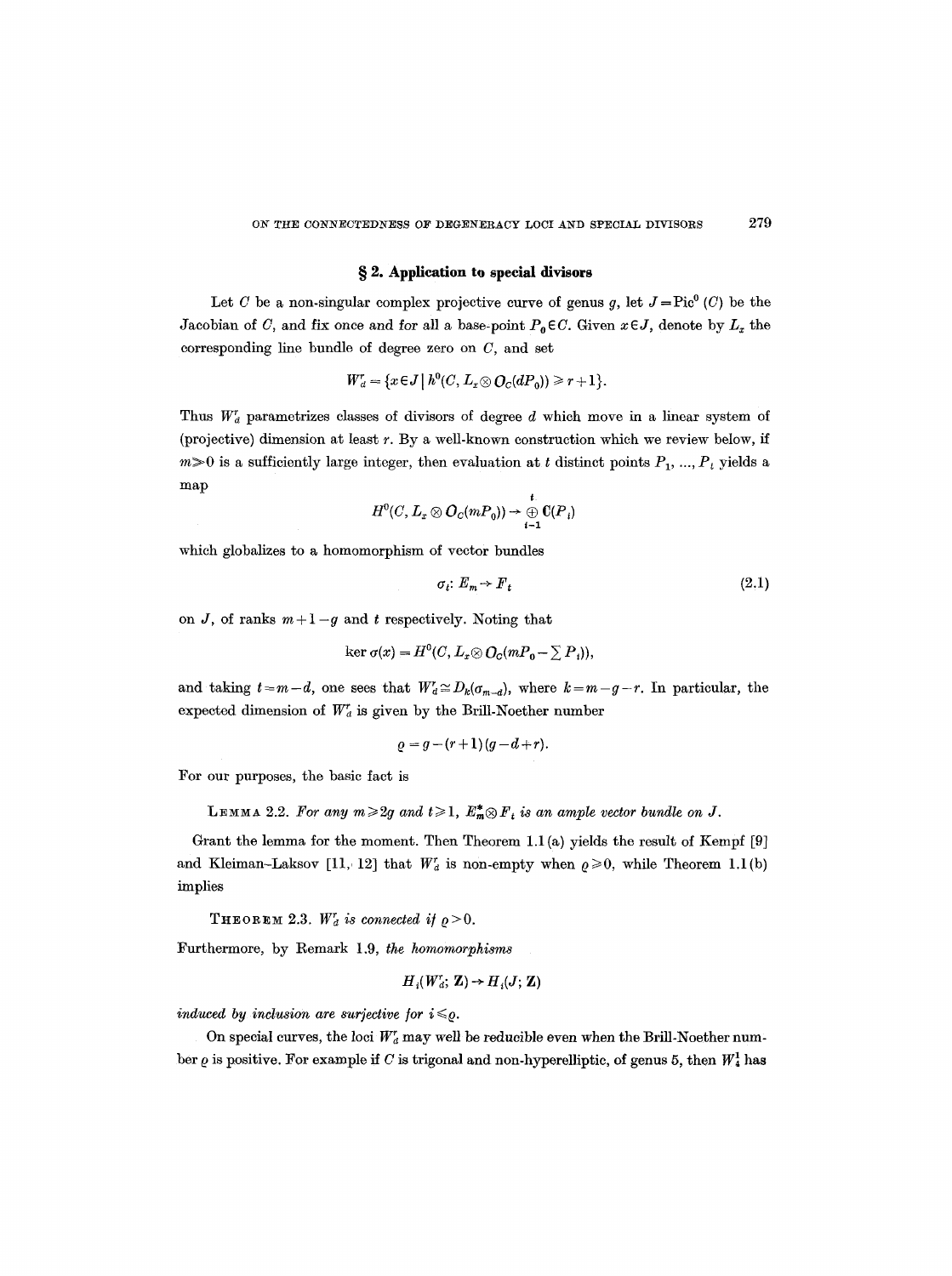two irreducible (but intersecting!) one-dimensional components. In fact, if  $D$  is a trigonal divisor, then  $W_4^1$  is swept out by the two families

$$
\{|D+P|\}_{P\in\mathcal{C}},\{|K-D-P|\}_{P\in\mathcal{C}}.
$$

On a *generic* curve of genus g, however, this cannot happen. Indeed, Griffiths and Harris [5] have shown that for a general curve,  $W_d^r$  has pure dimension  $\rho$ , and Gieseker [4] has very recently proved that, for general C,  $W_d^r$  is singular only along  $W_d^{r+1}$ . Hence from Remark 1.8 one deduces

# COROLLARY 2.4. *If C* is a generic curve, then  $W_d^r$  is irreducible when  $\rho > 0$ .

The remainder of this section is devoted to the proof of Lemma 2.2. To fix notation, we start by reviewing the construction of the vector bundle homomorphism (2.1). Let  $\mathcal{L}$ be the universal line bundle on  $J \times C$ , so that  $\mathcal{L}[p^{-1}(x)=L_x$ , where  $p: J \times C \rightarrow J$  and  $q: J \times C \to C$  are the projections. Letting  $\mathcal{L}(P)$  denote the line bundle  $\mathcal{L}(q^{-1}(P)$  on J, we normalize  $\mathcal L$  (by tensoring with a line bundle from J) so that  $\mathcal L(P_0) = Q_I$ . Fix  $m \geq 2g-1$ ; thus  $H^1(C, L_x \otimes \mathcal{O}_C(mP_0)) = 0$  for all  $x \in J$ . Then

$$
E_m \stackrel{\text{def}}{=} p_*(\mathcal{L} \otimes q^* O_C(mP_0))
$$

is a vector bundle of rank  $m+1-g$ , and pushing forward  $\mathcal{L}\otimes q^*\mathcal{O}_c(mP_0)$  via  $p_*$  commutes with base change. Let  $D_t$  be the divisor  $P_1 + ... + P_t$  on C, and set

$$
F_t = \bigoplus_{i=1}^t C(P_i) = p_*(\mathcal{L} \otimes q^* O_{D_i}).
$$

The homomorphism (2.1) arises by taking the direct images of the last two terms in the exact sequence

$$
0 \to \mathcal{L} \otimes q^* \mathcal{O}_C(mP_0 - D_t) \to \mathcal{L} \otimes q^* \mathcal{O}_C(mP_0) \to \mathcal{L} \otimes q^* \mathcal{O}_{D_t} \to 0
$$
 (2.5)

of sheaves on  $J \times C$ .

Turning to the verification that

$$
E_m^* \otimes F_t = \bigoplus_{i=1}^t E_m^* \otimes \mathcal{L}(P_i)
$$

is an ample vector bundle, the first point to observe is that it suffices to prove the ampleness of  $E_m^*$ . Indeed, since a direct sum of vector bundles is ample if and only if each summand is [7], it is certainly enough to check the ampleness of  $E^* \otimes \mathcal{L}(P)$  for an arbitrary point  $P \in C$ . Since  $\mathcal{L}(P_0) = O_I$ , by varying P over C one exhibits  $\mathcal{L}(P)$  as a deformation of a trivial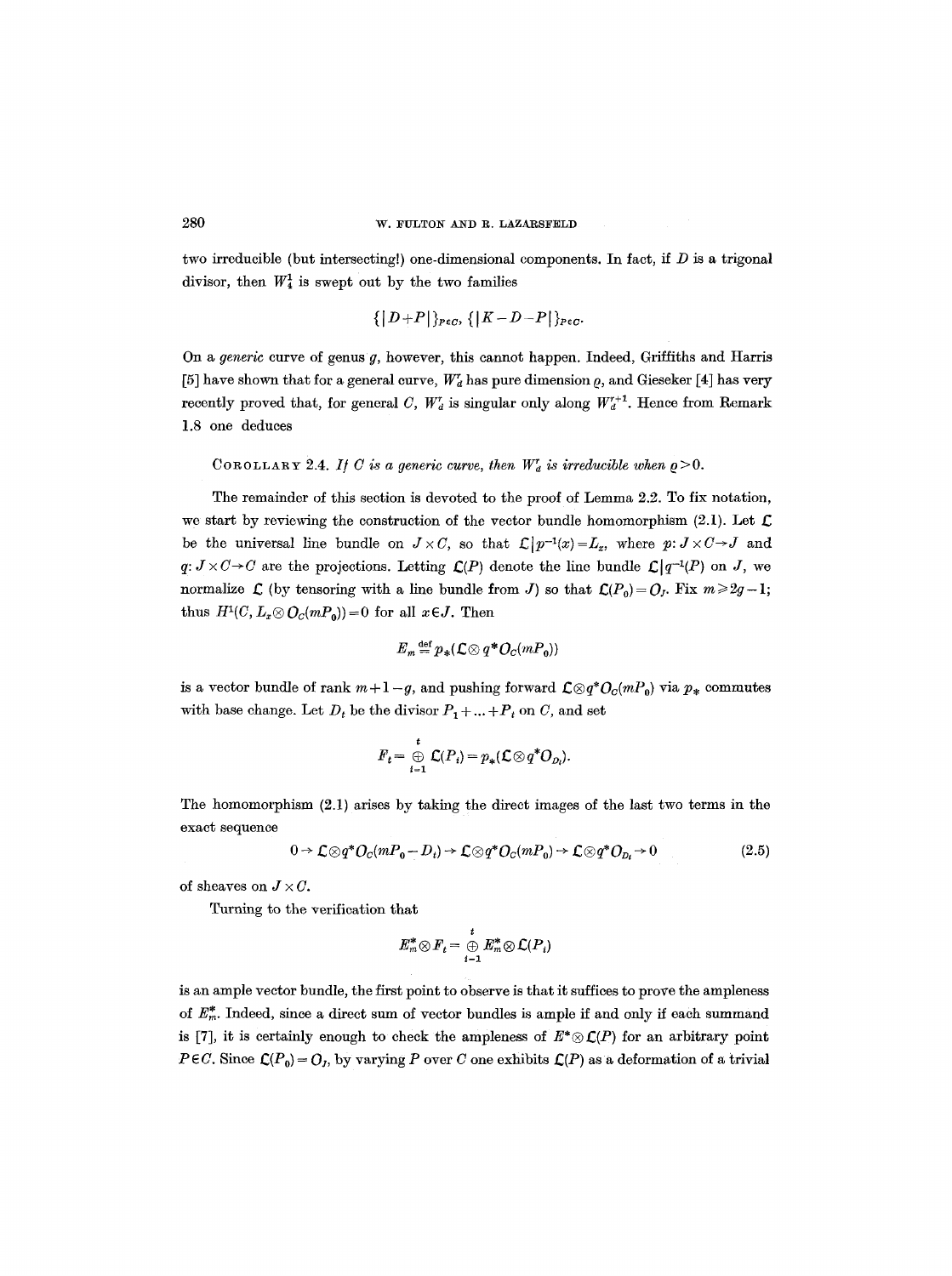line bundle. But quite generally, if  $X$  is an irreducible projective variety, and  $L$  a line bundle on  $X$  algebraically equivalent to zero, then a vector bundle  $E$  on  $X$  is ample if and only if  $E\otimes L$  is. For if  $\pi: P(E^*)\to X$  is the projectivization of  $E^*$ , then we may identify  $P(E^*)$  with  $P(E^* \otimes L^*)$ , and the assertion becomes that  $O_P(1)$  is an ample line bundle on  ${\bf P}(E^*)$  if and only if  $O_{\bf P}(1)\otimes \pi^*L^*$  is. Observing that  $c_1(O_{\bf P}(1)\otimes \pi^*L^*)$  is numerically equivalent to  $c_1(O_P(1))$ , this follows from Nakai's criterion (cf. [8, Chapter I]).

The ampleness of  $E_m^*$  is equivalent, by definition, to the ampleness of the line bundle  $O_P(1)$  on  $P=P(E_m)$ . Letting  $t=1$  and  $D_i=P_0$  in (2.5) and taking direct images on J, one obtains (for  $m \geq 2g$ ) an exact sequence

$$
0 \to E_{m-1} \to E_m \to O_J \to 0.
$$

Such a sequence gives rise to a section s of  $O_P(1)$  whose divisor is exactly the subvariety  $P(E_{m-1})\subseteq P(E_m)$ . The crucial geometric fact is then the following (cf. [14] or [1]):

 $P(E_m)$  *is isomorphic to*  $C_m$ *, the m-th symmetric product of C, and the divisor*  $P(E_{m-1})$  *corresponds to the (m-1)-th symmetric product*  $C_{m-1}$ *, embedded in*  $C_m$ *via the map*  $D \rightarrow D + P_0$ . (2.6)

Granting (2.6), the ampleness of  $O_P(1)$ —and hence Lemma 2.2—follows from

**LEMMA** 2.7. For all  $m \geq 1$ ,  $C_{m-1}$  is an ample divisor on  $C_m$ .

*Proof.* Fix a k-dimensional subvariety  $V \subseteq C_m$ . By Nakai's criterion, it suffices to show that the intersection number  $\zeta^k \cdot V$  is positive, where  $\zeta$  denotes the numerical equivalence class of  $C_{m-1}$ . For any  $P \in C$ , let  $C_{m-1}(P)$  be the divisor on  $C_m$  obtained by embedding  $C_{m-1}$  in  $C_m$  via the map  $D \rightarrow D+P$ . Then  $C_{m-1}=C_{m-1}(P_0)$  is algebraically--and hence numerically--equivalent to  $C_{m-1}(P)$  for any  $P \in C$ . Now given V as above, then  $C_{m-1}(P)$ meets  $V$  in a non-empty divisor on  $V$  for almost every  $P \in C$ . (Indeed, this is simply the assertion that given any k-dimensional family of divisors on  $C$ , almost every  $P \in C$  is contained in some but not all of the divisors in the family.) Therefore, for  $k$  generic points  $P_1, ..., P_k \in C$ , the intersection

$$
C_{m-1}(P_1) \cap \ldots \cap C_{m-1}(P_k) \cap V
$$

is a finite non-empty set. Since  $\zeta^k \cdot V$  is the degree of the corresponding intersection cycle, the positivity of  $\zeta^k \cdot V$  follows.  $Q.E.D.$ 

Alternatively, one could prove the lemma by observing that if  $w: C^m \to C_m$  is the map to  $C_m$  from the Cartesian product of C with itself m times, then  $w^*O(C_{m-1}) = \bigotimes_{i=1}^m \pi_i^* O_C(P_o)$ ,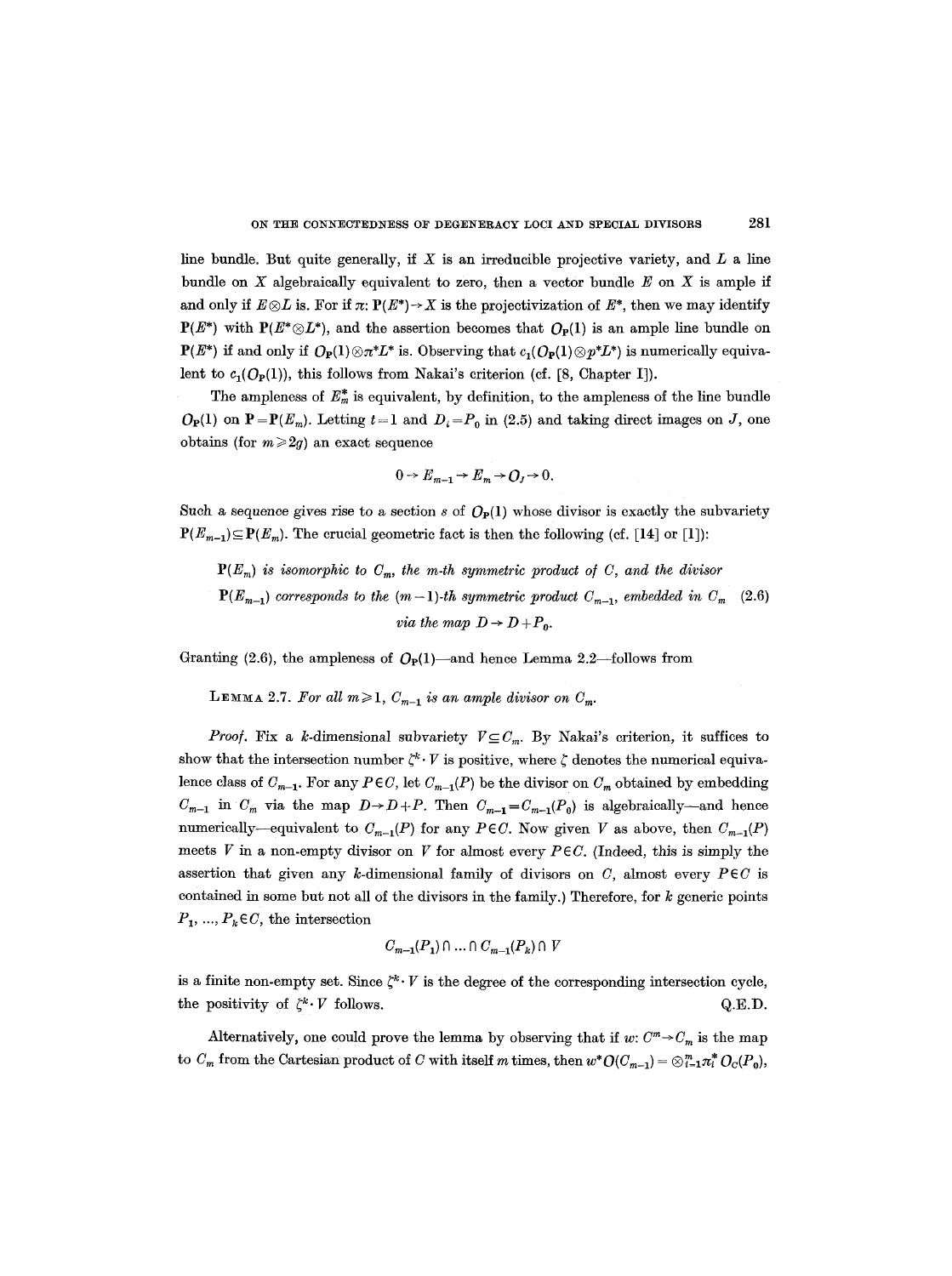where  $\pi_i$ :  $C^m \rightarrow C$  is projection onto the *i*th factor. Thus  $w^*O(C_{m-1})$  is ample. But since *w:*  $C^m \rightarrow C_m$  is finite and surjective, the ampleness of  $O(C_{m-1})$  is equivalent to that of  $w^*O(C_{m-1}).$ 

Finally, for the convenience of the reader, we sketch a proof of (2.6). Let

$$
u\colon C_m\to J
$$

be the Abel map, which takes a divisor D of degree m to the divisor class of  $D-mP_0$ . We first show that there is a morphism  $v: C_m \to \mathbf{P}(E_m)$ , compatible with projections to J, such that

$$
C_m\times_{\mathbf{P}(E_m)}\mathbf{P}(E_{m-1})=C_{m-1}.
$$

To this end, let  $\mathcal{D}_m \subseteq C_m \times C$  be the universal divisor of degree  $m: \mathcal{D}_m = \{(D, P) | P \in D\}.$ Bearing in mind the chosen normalization of  $C$ , it follows from the universal property of J that

$$
(u\times 1)^*(\mathcal L\otimes q^*(mP_0))=O(\mathcal D_m)\otimes p'^*O_{C_m}(-C_{m-1}),
$$

where  $p'$ :  $C_m \times C \to C_m$  denotes the projection. Since taking the direct image of  $\mathcal{L} \otimes q^* O_c(mP_0)$ on  $J$  commutes with base-change, one then has

$$
p'_*O(\mathcal{D}_m)\otimes O_C(-C_{m-1})=u^*E_m.
$$

Now the canonical section of  $O(D_m)$  gives rise to a nowhere vanishing section of  $p^*O(D_m)$ , and so one obtains an inclusion

$$
O(-C_{m-1}) \hookrightarrow u^* E_m
$$

of vector bundles on  $C_m$ . But this is equivalent to giving a morphism  $v: C_m \to \mathbf{P}(E_m)$  over J such that  $v^{-1}(\mathbf{P}(E_{m-1}))=C_{m-1}$ . Note next that v is bijective. Indeed, it suffices to check this fibre by fibre over *J*, where it is clear. Then since  $P(E_m)$  is smooth, it follows that v is an isomorphism. (In positive characteristic, one would observe in addition that since  $C_m \times_{\mathbf{P}(E_m)} \mathbf{P}(E_{m-1}) = C_{m-1}$  is smooth, v must be separable.) Q.E.D.

*Remark 2.8.* The proof of Lemma 2.2 works for curves over an arbitrary algebraically closed field. Granting the results of [4] and [5] in positive characteristic, and making use of Remark 1.7, one deduces that Theorem 2.3 and Corollary 2.4 are also valid in arbitrary characteristic.

#### **References**

- [1] ARBARELLO, E., CORNALBA, M., GRIFFITHS, P. & HARRIS, J., *Geometry of Algebraic Curves.* To appear.
- [2] ARTIN, M., GlgOT~NDIEOK, A. & VERDIER, J. L2, *Thdorie des topos et eohomoloyie 4tale des svhdmas.* Springer Lecture Notes in Math. 305 (1973). [SGA4].